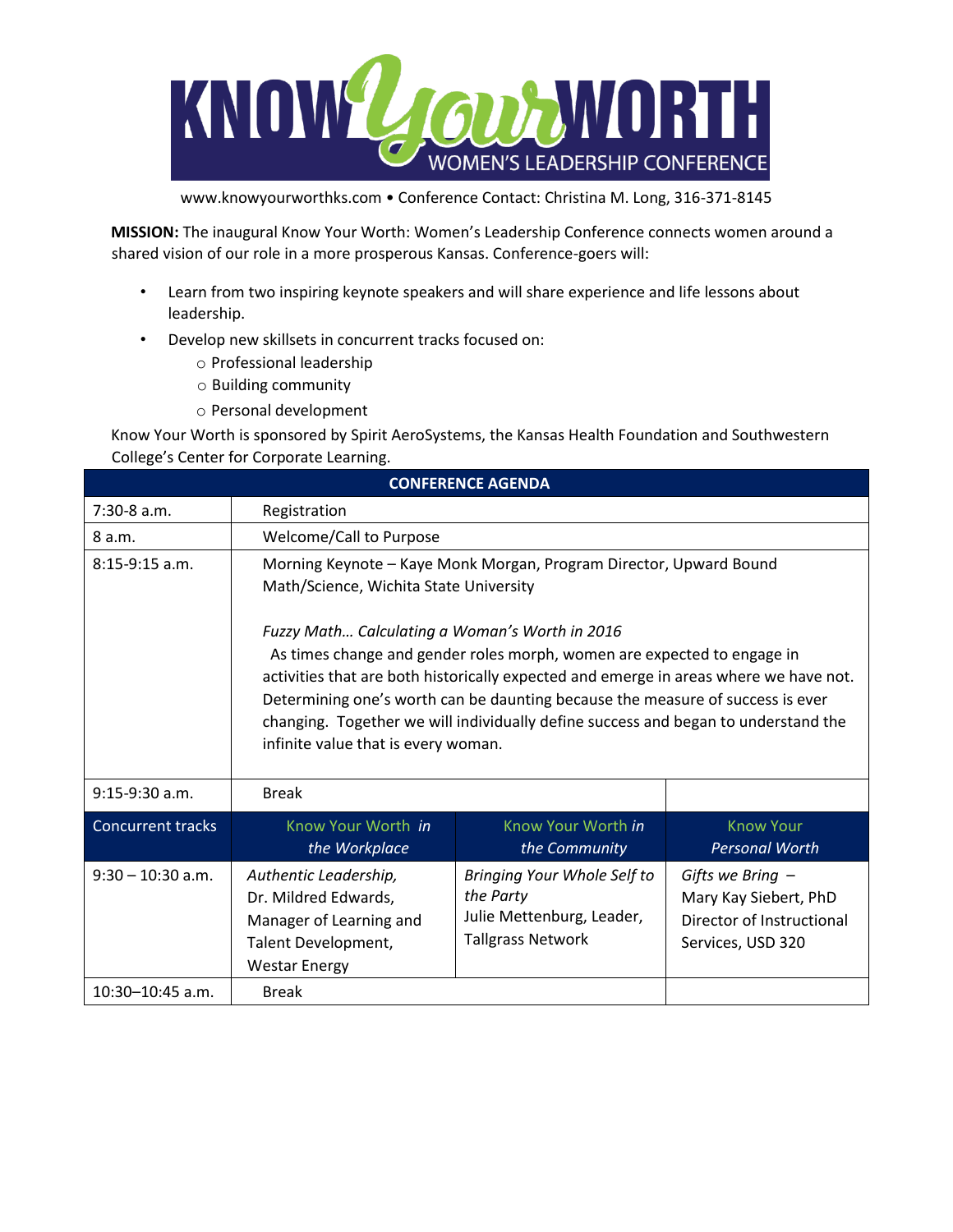| $10:45 - N$ oon    | Know Your Rights in the<br>Workplace<br>Gaye Tibbets, Partner,<br>Hite Fanning Honeyman                                                                                                                                                                                                                                                                                                                                                                                 | Know Your Worth in the<br>Community<br>Delia Garcia, Senior<br>Liaison<br>for the Latino American<br>Community<br><b>National Education</b><br>Association | Telling the Story Within<br>Yyou<br>Amy Nichols,<br>Communications<br>Associate<br>Kansas Leadership Center |  |
|--------------------|-------------------------------------------------------------------------------------------------------------------------------------------------------------------------------------------------------------------------------------------------------------------------------------------------------------------------------------------------------------------------------------------------------------------------------------------------------------------------|------------------------------------------------------------------------------------------------------------------------------------------------------------|-------------------------------------------------------------------------------------------------------------|--|
| Noon-12:45 p.m.    | Lunch                                                                                                                                                                                                                                                                                                                                                                                                                                                                   |                                                                                                                                                            |                                                                                                             |  |
| $12:45 - 1:45$     | Afternoon Keynote - Shelly Prichard, President/CEO, Wichita Community Foundation<br>Focus Forward: Let's Right Our Story<br>As an interactive session, we will learn about the work the Wichita Community<br>Foundation is doing with Wichita native and analyst James Chung. Chung has identified<br>four key challenges for growth, including engaging talent, especially educated women.<br>Share your thoughts and be a part of changing the trajectory of Wichita. |                                                                                                                                                            |                                                                                                             |  |
| $1:45 - 2 p.m.$    | <b>BREAK</b>                                                                                                                                                                                                                                                                                                                                                                                                                                                            |                                                                                                                                                            |                                                                                                             |  |
| $2:00 - 2:30$ p.m. | Networking Café - facilitated by Joyce McEwen Crane, PhD, Strategic Development<br>Coordinator, Wichita State University, Center for Community Support and Research                                                                                                                                                                                                                                                                                                     |                                                                                                                                                            |                                                                                                             |  |
| $2:30 - 3$ p.m.    | Conference conclusion                                                                                                                                                                                                                                                                                                                                                                                                                                                   |                                                                                                                                                            |                                                                                                             |  |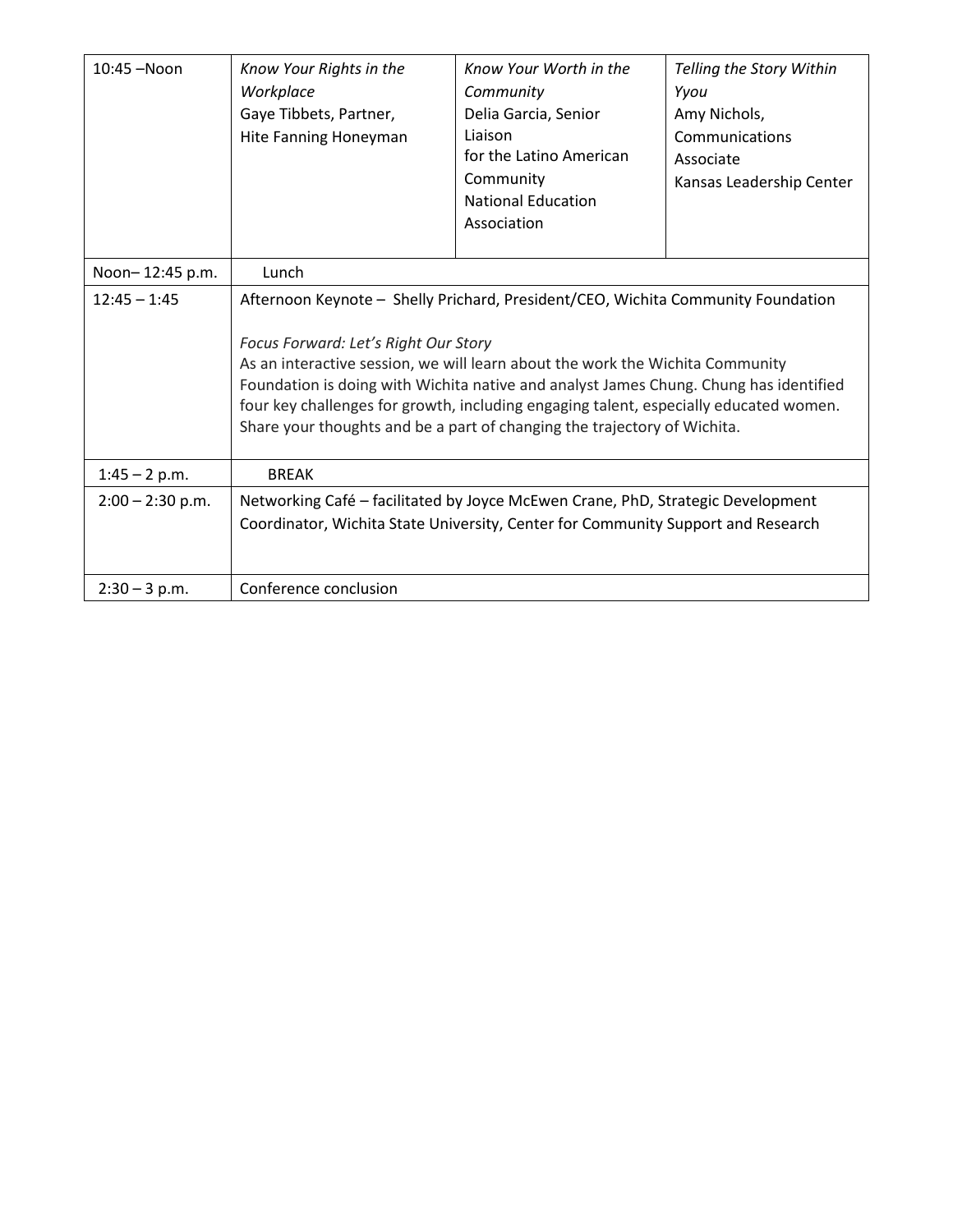# **NNW WORTH WORKSHOP DESCRIPTIONS**

### **KNOW YOUR WORTH IN THE WORKPLACE TRACK**

#### *Morning Session*

# *Authentic Leadership -* **Dr. Mildred Edwards, Manager of Learning and Talent Development, Westar Energy**

"A worthy purpose for any leader is the well-being, growth, and actualization of the potential of the people they have the privilege of leading" - Henna Inman, CEO of Transformational Leadership Inc. Per Wikipedia, "Authentic leadership is an approach to leadership that emphasizes building the leader's legitimacy through honest relationships with followers which value their input and are built on an ethical foundation. Generally, authentic leaders are positive people with truthful self-concepts who promote openness." Authentic leadership is about leading from the core of who we are to inspire each of us to our best contribution toward a shared mission. It is the full expression of your whole self for the greater good. In this course, participants will learn seven authenticity practices to bring that fuller expression of you, making you a more inspirational leader.

In this workshop, we will explore what it is to be both authentic and adaptive in a fast-changing world.

#### **Learning Objectives:**

- Clarify the role of authenticity in leadership.
- Discover the impact of Managing Self to achieve leadership goals.
- Explore practices of highly authentic leaders.
- Craft a personal plan to improve authenticity.
- Learn how to bring authenticity to your teams.

## *Afternoon Session*

## *Know Your Rights in the Workplace -* **Gaye Tibbets, Partner, Hite Fanning Honeyman** You

are worth a career free of sexual harassment. You are worth equal pay.

What does the law say about workplace jokes or comments or photos about women? When is it fun and games and when is it illegal? Participants will learn the obligations of employers and of employees in promoting and maintaining a harassment free workplace.

Is it true women are paid less than men even when you adjust for education and experience? Don't we have laws that require men and women be paid the same wages for equivalent work? Learn what the current laws say, why they can be difficult to enforce, and what laws are being proposed to level the gender pay playing field. Get tips on how you can increase the chances of being paid what you are worth.

## **KNOW YOUR WORTH IN THE COMMUNITY TRACK**

#### *Morning Session*

## *Bringing Your Whole Self to the Party -* **Julie Mettenburg, Leader, Tallgrass Network**

As the world becomes more complex, it gets harder to balance our work, family and community roles. But what if we could take a Holistic approach and unify all three toward a life of greater purpose? By thinking holistically, we can engage deeply in what matters most to us and advance the quality of life we desire. Learn how this paradigm for decision-making is changing communities worldwide, thanks in large part to the leadership of women, and draft your own "Holistic Context" document for guiding day-to-day choices.